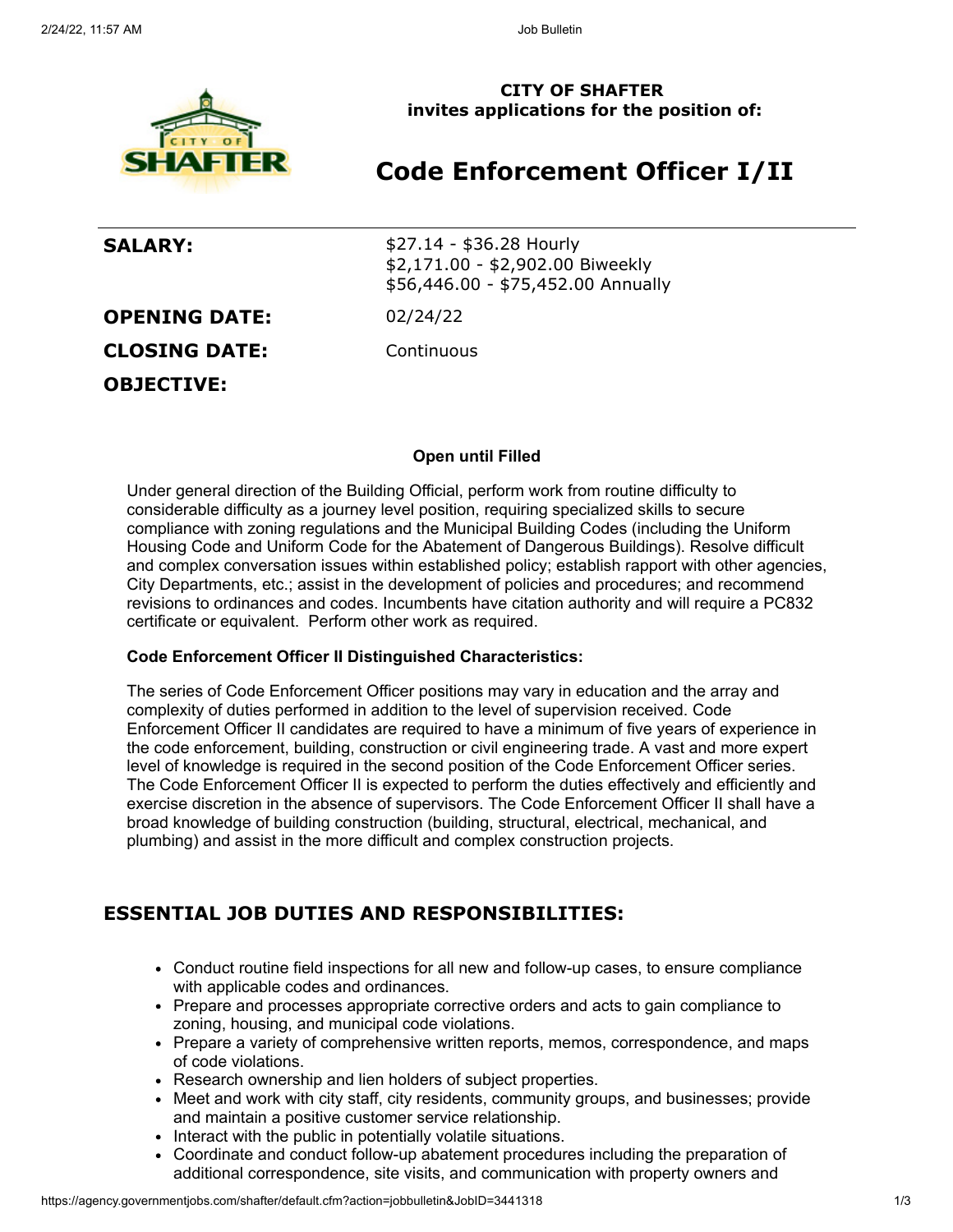attorneys; conduct follow up investigations to ensure compliance with applicable codes and ordinances.

- Make drive-by or on-site inspections of residential, industrial, and/or commercial areas.
- Conduct field inspections for all posted properties and properties that need to be secured; secure vacant buildings and properties.
- Participate in joint enforcement efforts with the Building Department and Police Department.
- Prepare noncompliance cases for legal action; present testimony at nuisance abatement hearings.
- Recommend, prepare and assist with Municipal codes and ordinances.
- Issue stop work notices.

### **MINIMUM REQUIREMENTS:**

- High school diploma or equivalent.
- Valid California driver's license and good driving record.
- Certification from an accredited Municipal Code Enforcement organization preferred.
- Obtain Building Inspector Certificate from the International Conference of Building Officials (ICBO) or International Code Council (ICC) within one year of appointment, if currently not in possession.
- Obtain PC 832 Arrest and Control/Firearms Certificate within six months of appointment, if currently not in possession.
- **Code Enforcement I:** Two years of experience in dealing with building codes, code enforcement, zooming, building construction, building permit issuance or related field.
- **Code Enforcement II:** Five years of experience in dealing with building codes, code enforcement, zoning, building construction, building permit issuance or related field, proficient in Microsoft Office Suite and Building/Code Enforcement Software; or any combination of experience and training that would likely provide the required knowledge and abilities is qualifying, including certifications, experience with college courses in architecture, engineering or related field.

## **KNOWLEDGE, SKILLS, AND ABILITIES:**

- Knowledge of Uniform Housing Codes, Abatement of Dangerous Building Codes, California Building Codes, State Health and Safety Codes, Shafter Municipal Codes, and Shafter Zoning Ordinance.
- Knowledge of inspection and abatement warrants, right of entry, collection and analysis of evidence, due process and courtroom procedures.
- Possess analytical skills to identify problems and opportunities, review possible alternative courses of actions before selecting one, utilizing information resources available when making decisions.
- Possess strategic problem-solving skills to develop feasible solutions to problems, recommend actions, designed to prevent problems from occurring, and refer problems to upper management when necessary.
- Possess planning and organizing skills to develop long-range plans to solve complex problems or take advantage of opportunities, establish systematic methods of accomplishing goals.
- Possess good communication skills to effectively convey ideas, both written and oral.
- Possess creative decision-making skills to evaluate or make independent decisions, based on experience or knowledge, without supervision.
- Ability to interpret regulations with firmness, tact, and impartiality.
- Ability to effectively read and understand information contained in memos, reports, and bulletins.
- Ability to comprehend and to follow instructions, including verbal and written instructions from supervisor.
- Skilled in compiling and preparing clear and concise reports.